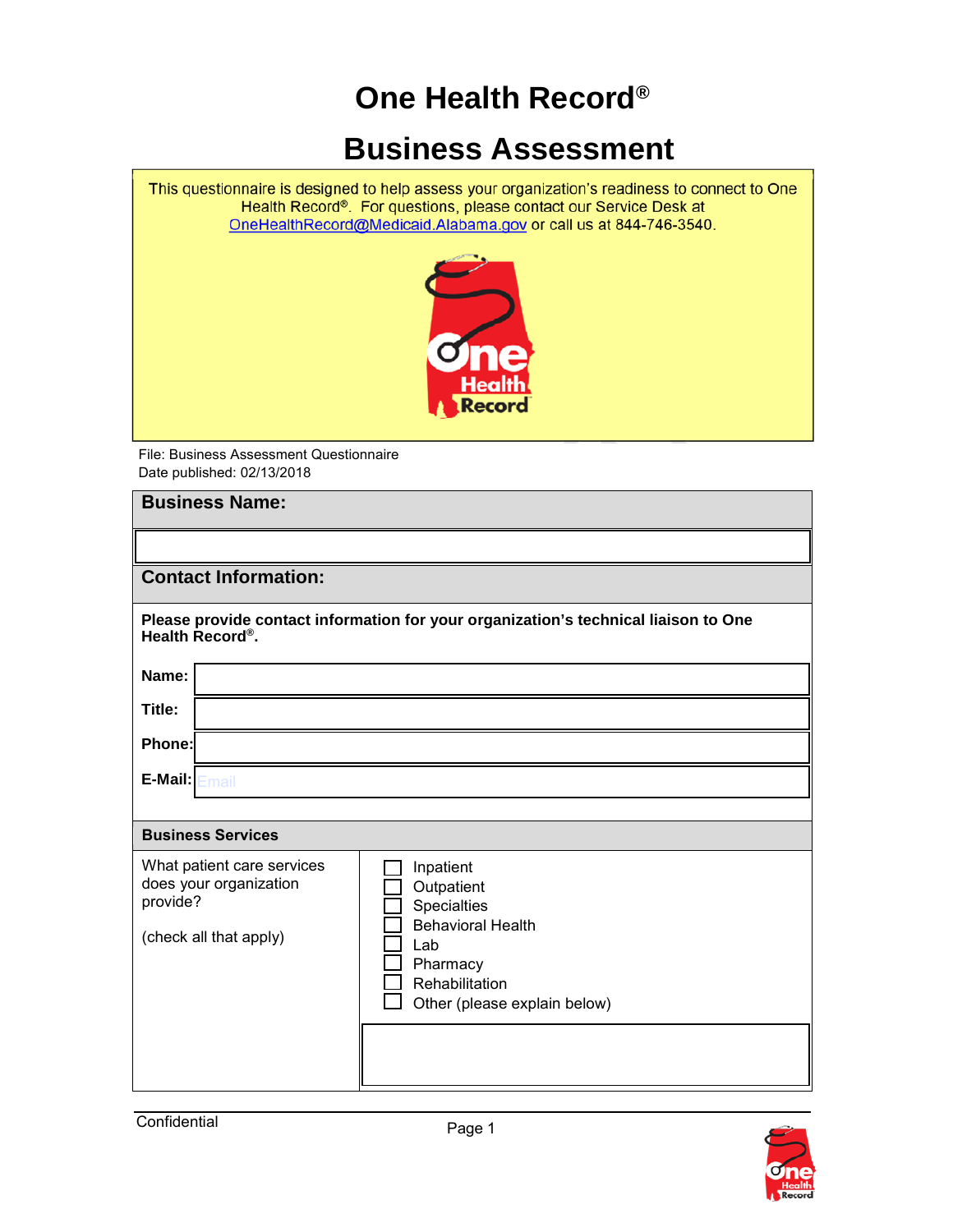| <b>Business Questions (cont.)</b>                                                  |  |  |  |
|------------------------------------------------------------------------------------|--|--|--|
| Does your organization<br>provide services in other<br>states, outside of Alabama? |  |  |  |
| If so, what facilities?                                                            |  |  |  |
| Do you make referrals?                                                             |  |  |  |
| What are your primary referral<br>populations?                                     |  |  |  |
| What percentage of patients<br>served are Medicaid?                                |  |  |  |
| Do you have an Emergency<br>Department?                                            |  |  |  |
| Generally, how many ED<br>encounters do you have per<br>year?                      |  |  |  |
| What is your total number of<br>inpatient admissions per<br>year?                  |  |  |  |
| What is your total number of<br>outpatient visits per year?                        |  |  |  |
| Does your organization offer<br>your patients a patient portal?                    |  |  |  |
|                                                                                    |  |  |  |